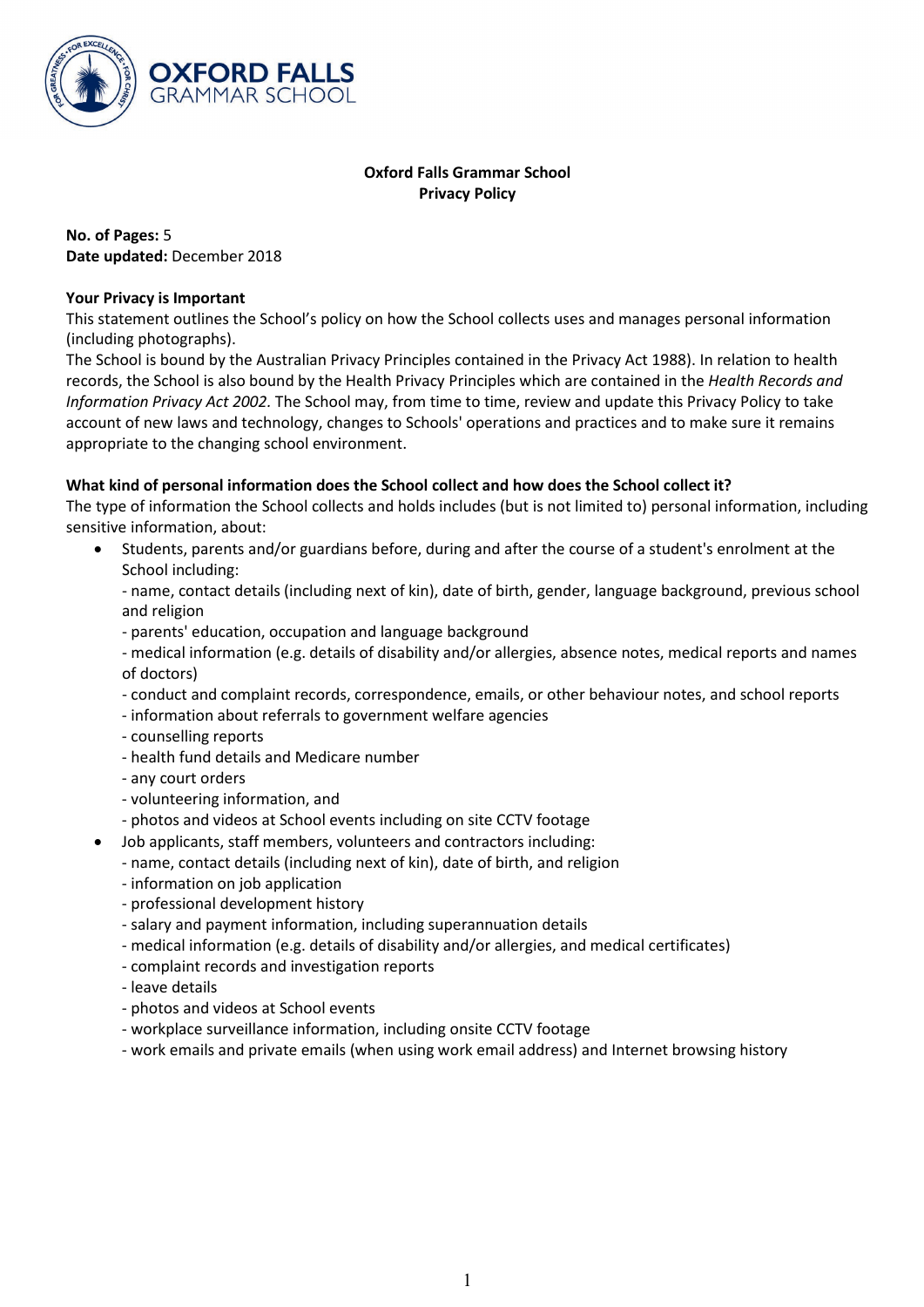

# **Personal Information you provide**

The School will generally collect personal information held about an individual through, for example, forms filled out by parents or students, face-to-face meetings and interviews, and telephone calls.

## **Personal Information provided by other people**

In some circumstances the School may be provided with personal information about an individual from a third party, for example a report provided by a medical professional or a reference from another school.

## **Exception in relation to employee records**

Under the Privacy Act the Australian Privacy Principles do not apply to an employee record. As a result, this Privacy Policy does not apply to the School's treatment of an employee record, where the treatment is directly related to a current or former employment relationship between the School and employee.

## **How will the School use the personal information you provide**

The School will use personal information it collects from you

- for the primary purpose for which it was collected,
- for such other secondary purposes that are related to the primary purpose of collection
- that is reasonably expected,
- to which you have consented.

### **Students and Parents**

In relation to personal information of students and parents, the School's primary purpose of collection is to enable the School to provide schooling for the student, exercise duty of care, and perform necessary associated administrative activities which will enable the pupils to take part in all the activities of the school. This includes satisfying both the needs of parents and the needs of the student throughout the whole period the student is enrolled at the School.

The purposes for which the School uses personal information of students and parents include:

- To keep parents informed about matters related to their child's schooling
- Day-to-day administration
- Looking after students' educational, social and medical well being
- Seeking donations and marketing for the School
- For use in School newsletters, yearbooks, website, social media and other publications
- To satisfy the School's legal obligations and allow the School to discharge its Duty of Care
- To allow the P and C to conduct its reasonable commitments and activities

In some cases where the School requests personal information about a student or parent, if the information requested is not obtained, the School may not be able to enrol or continue the enrolment of the student, or allow them to participate in a specific activity.

### **Job applicants, staff members and contractors**

In relation to personal information of job applicants, staff members and contractors, the School's primary purpose of collection is to assess and (if successful) to engage the applicant, staff member or contractor, as the case may be. The purposes for which the School uses personal information of job applicants, staff members and contractors include:

- In administering the individual's employment or contract, as the case may be;
- For insurance purposes;
- Seeking funds and marketing for the School;
- To satisfy the School's legal obligations, for example, in relation to child protection legislation.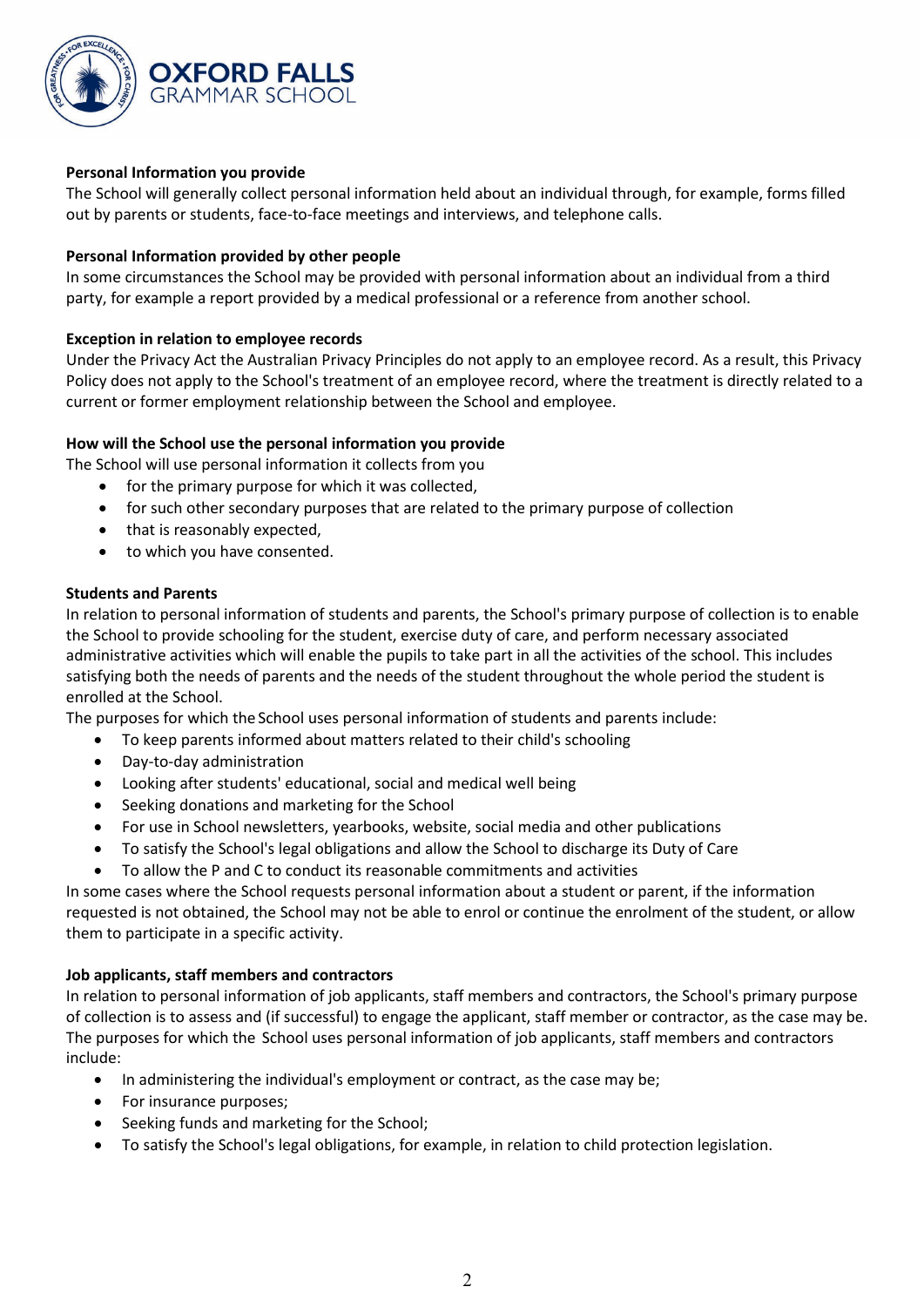

## **Volunteers**

The School also obtains personal information about volunteers who assist the School in its functions or conduct associated activities, such as Alumni associations, to enable the School and the volunteers to work together.

## **Marketing and Fundraising**

The School treats marketing and seeking donations for the future growth and development of the School as an important part of ensuring that the School continues to be a quality learning environment in which both students and staff thrive. Personal information held by the School may be disclosed to an organisation that assists in the School's fundraising, for example, the School's Foundation or Alumni organisation.

Parents, staff, contractors and other members of the wider School community may from time to time receive fundraising information. School publications, which include personal information, may be used for marketing purposes. The school must include an *opt out* or *unsubscribe* option for all direct marketing communications pertaining to fund-raising with parents.

# **Who might the School disclose personal information to?**

The School may disclose personal information, including sensitive information, held about an individual to:

- Another school
- Government departments
- Medical practitioners
- People providing educational, support and health services to the School, including specialist visiting teachers and sports coaches
- providers of specialist advisory services and assistance to the School, including in the area of Human Resources, child protection and students with additional needs
- lawyers representing the school
- relevant staff within the school
- providers of learning and assessment tools
- assessment and educational authorities, NESA, including the Australian Curriculum, Assessment and Reporting Authority (ACARA) and NAPLAN Test Administration Authorities (who will disclose it to the entity that manages the online platform for NAPLAN)
- people providing administrative and financial services to the School
- recipients of School publications, such as newsletters and magazines
- students' parents or guardians
- anyone you authorise the School to disclose information to; and anyone to whom we are required or authorised to disclose the information to by law, including child protection laws
- NSW or Federal police
- Recipients of School publications, like newsletters
- Parents (parent contact information may be distributed to other parents within the school)

### **Sending information overseas**

The School will not send personal information about an individual outside Australia without:

- Obtaining the consent of the individual (in some cases this consent will be implied); or
- Otherwise complying with the Australian Privacy Principles.

The School may use online or 'cloud' service providers to store personal information and to provide services to the School that involve the use of personal information, such as services relating to email, instant messaging and education and assessment applications. Some limited personal information may also be provided to these service providers to enable them to authenticate users that access their services. This personal information may be stored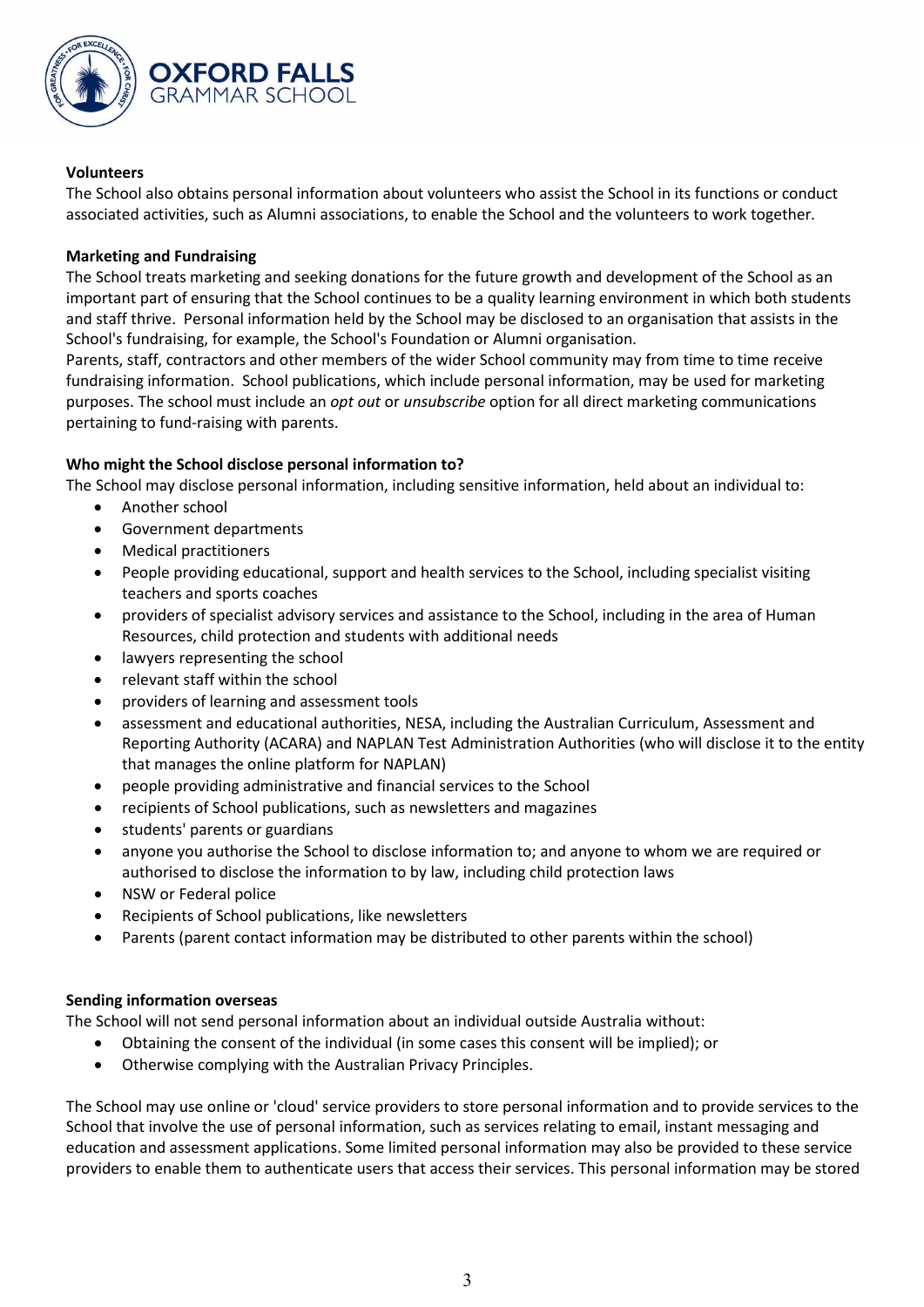

in the 'cloud' which means that it may reside on a cloud service provider's servers which may be situated outside Australia.

An example of such a cloud service provider is Google. Google provides g suite including Gmail, and stores and processes limited personal information for this purpose. School personnel and its service providers may have the ability to access, monitor, use or disclose emails, communications (e.g. instant messaging), documents and associated administrative data for the purposes of administering g suite and ensuring its proper use.

## **How does the School treat sensitive information?**

In referring to 'sensitive information', the School means: information relating to a person's racial or ethnic origin, political opinions, religion, trade union or other professional or trade association membership, sexual identity or criminal record, that is also personal information; and health information about an individual.

Sensitive information will be used and disclosed only for the purpose for which it was provided or a directly related secondary purpose, unless agreed otherwise, or the use or disclosure of the sensitive information is allowed by law. (E.g. immunisation records, criminal record checks)

## **Management and security of personal information**

The School's staff is required to respect the confidentiality of students' and parents' personal information and the privacy of individuals.

The School has in place steps to protect the personal information the School holds from misuse, loss, unauthorised access, modification or disclosure by use of various methods including locked storage of paper records and password access rights to computerised records.

## **Updating Personal Information**

The School endeavours to ensure that the personal information it holds is accurate, complete and up-to-date through an annual process of the General Consent form. A person may seek to update their personal information held by the School by contacting the School Office at any time.

The Australian Privacy Principles require the School not to store personal information longer than necessary.

# **Access of Personal Information**

An individual has the right to obtain access to any personal information which the School holds about them and to advise the School of any perceived inaccuracy. There are some exceptions to this right including the School not having to disclose scholarship test results, internal marks or teacher notes (in the case of students) and internal notes (in the case of staff). Students will generally have access to their personal information through their parents, but older students may seek access themselves.

To make a request to access any information the School holds about a parent or child, please contact the School Administrator in writing.

The School may require identification from the person seeking information and clarify what specific information is required. The School may charge a fee to cover the cost of verifying the application and locating, retrieving, reviewing and copying any material requested. If the information sought is extensive, the School will advise the likely cost in advance.

### **Consent and Rights of Access to the Personal Information of Students**

The School respects every parent's right to make decisions concerning their child's education. Generally, the School will refer any requests for consent and notices in relation to the personal information of a student to the student's parents. The School will treat consent given by parents as consent given on behalf of the student, and notice to parents will act as notice given to the student.

Parents may seek access to personal information held by the School about them or their child by contacting the School Administrator. However, there will be occasions when access is denied. Such occasions would include